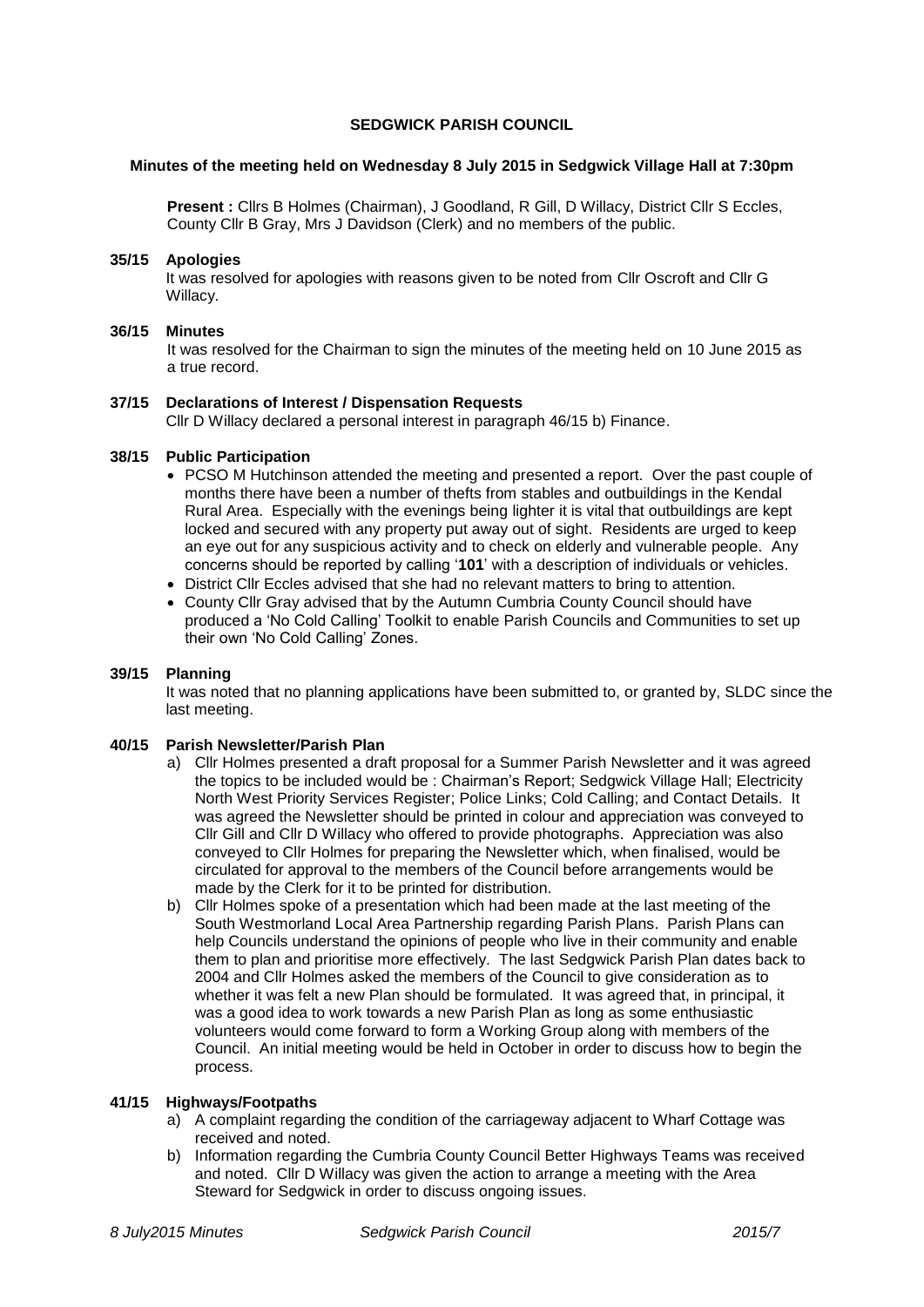# **42/15 Playground /Millennium Field**

- a) It was noted the annual inspection of the play area is scheduled to take place during August 2015.
- b) Cllr D Willacy reported he is still exploring prices for suitable bark to be added to the base of the slide. It has been established that the £6 bags which had been discussed at the last meeting of the Parish Council would not be of a suitable standard for a playground surface. So far one quotation from Playdale has been received.
- c) Cllr D Willacy reported that the grass has been cut on the Millennium Field/Playground since the last meeting. A request had been made to Continental Landscapes for it to be cut again, much shorter, after the cut in early June when it had been left too long for ball games to be played.

## **43/15 Canal**

- a) The following Press Releases from the Lancaster Canal Trust were received and noted : *15/6/2015 - 1st Burton Brownies sign in as crew aboard the good ship Waterwitch. 5pm Monday on 15 June saw two parties of Brownies, one with Mrs Jane Sims of Lancaster Canal Trust, who plied them with information and questions about nature, and the other group on the boat with Julian Sims who gave them a more nautical talk such as 'don't fall in'. At Old Hall Bridge landing stage they exchanged places and lifejackets and enjoying the evening sail took in all the lovely canal side views. Back at the Crooklands Stables landing stage they were asked questions about what they had learned, each correct answer earning a sticker, this included Brown Owl and the rest of the pack. Then they turned their attention on the crew asking them some very difficult questions such as when was gunpowder invented. One of the crew got three stickers. Frank Sanderson. Public Relations Officer, Lancaster Canal Trust.*  [www.lancastercanaltrust.org.uk](http://www.lancastercanaltrust.org.uk/)
- b) It was reported that no further progress has yet been made with the proposed updating of the Sedgwick Canal Management Plan. The Clerk was given an action to try and progress this.

## **44/15 Sedgwick Village Hall**

Cllr D Willacy advised the Sedgwick Village Hall Annual General Meeting will take place on Monday 21 September 2015 at 7:30pm when he would be stepping down, after many years, from being the Chairman of the Village Hall Committee.

## **45/15 Administration**

- a) Cllr Holmes reported the person who had registered an interest in the Parish Clerk vacancy had withdrawn due to the person feeling that it was not the right time to take on the position. However a second registration of interest had been received and it was resolved that a Working Group comprising of all members of the Parish Council would be formed to consider and interview the candidate.
- b) It was noted this would be the last meeting of the current Parish Clerk and appreciation and best wishes were conveyed to her.

## **46/15 Finance**

- a) The bank balances as of 30 June 2015 were noted.
- b) Cllr D Willacy did not take part in the discussion regarding three quotations for a new Community Notice Board which were received and considered. It was resolved to award the contract to D H Willacy & Son Ltd. who had submitted the lowest quotation.

| c) It was resolved for the following payments to be approved : |           |
|----------------------------------------------------------------|-----------|
| Clerks Salary & Administration Costs (April – August)          | £1.214.15 |
| Sedgwick Village Hall – Meeting Room Hire                      | £ 165.00  |
| CALC – Good Councillor Course                                  | £ 29.50   |
|                                                                |           |

## **47/15 Training / Meetings Attended / Correspondence/**

- Cllr Gill reported he had attended a Good Councillor Course which had been held by Cumbria Association of Local Councils on 16 June 2015.
- Mrs K Wilkins Back Lane Grass Cutting
- Any correspondence, notices and publications received since the last meeting and not included on the agenda was noted.